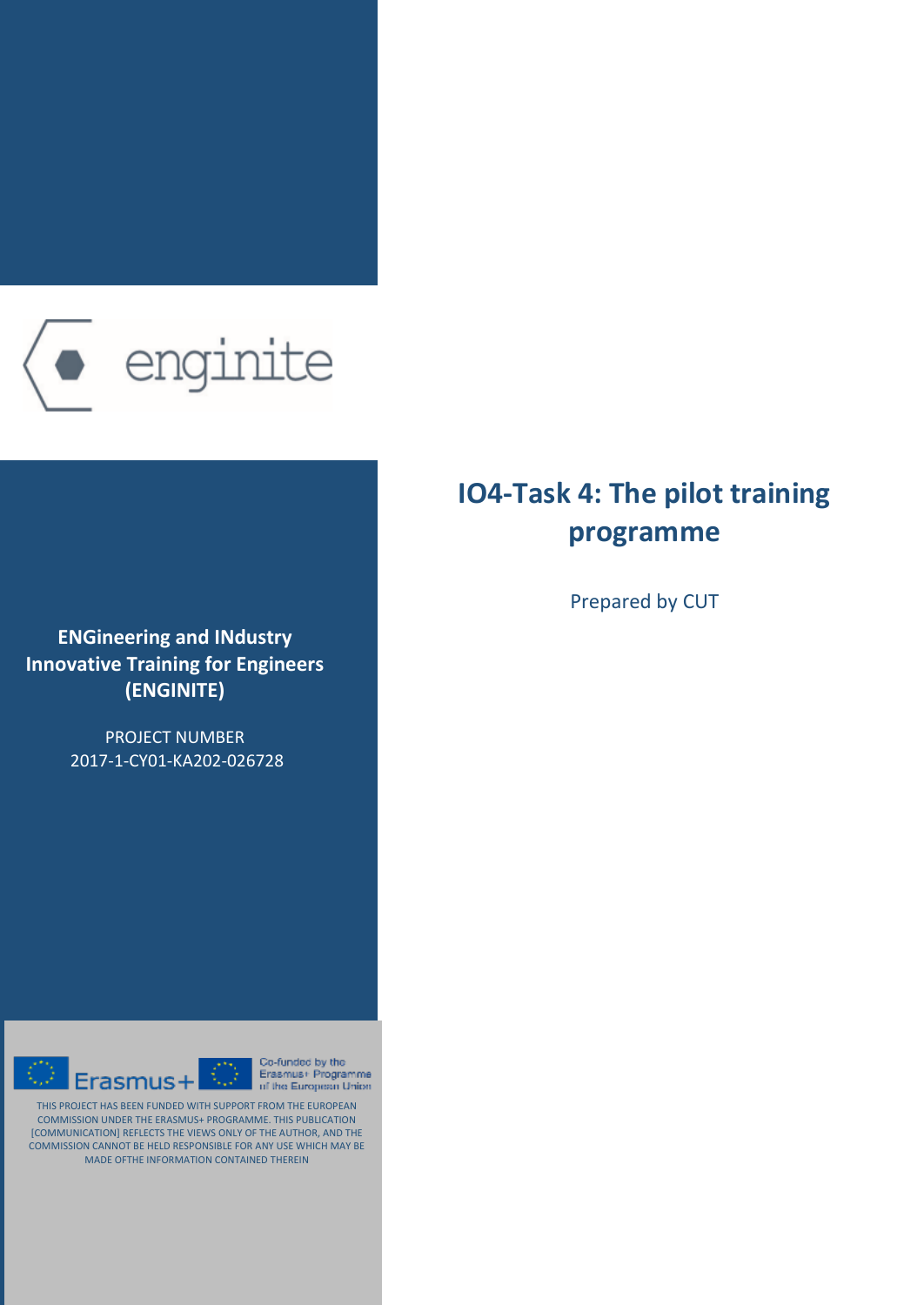

# Consortium

This document has been produced by the consortium of the ENGINITE project

| Cyprus<br>University of<br>Technology | <b>CYRPRUS UNIVERSITY OF TECHNOLOGY [CUT]</b> |
|---------------------------------------|-----------------------------------------------|
| <b>AALBORG UNIVERSITY</b><br>DENMARK  | <b>AALBORG UNIVERSITET [AAU]</b>              |
| CUBE<br><b>NTEGRATED ENGINEERING</b>  | <b>CUBEIE L.L.C. [CUBEIE]</b>                 |
|                                       | <b>TECHNICAL UNIVERSITY OF CRETE [TUC]</b>    |
|                                       | <b>GRANTXPERT CONSULTING LTD [GrantXpert]</b> |
| think up                              | USEFUL SIMPLE PROJECTS LTD [ThinkUP]          |



Page 2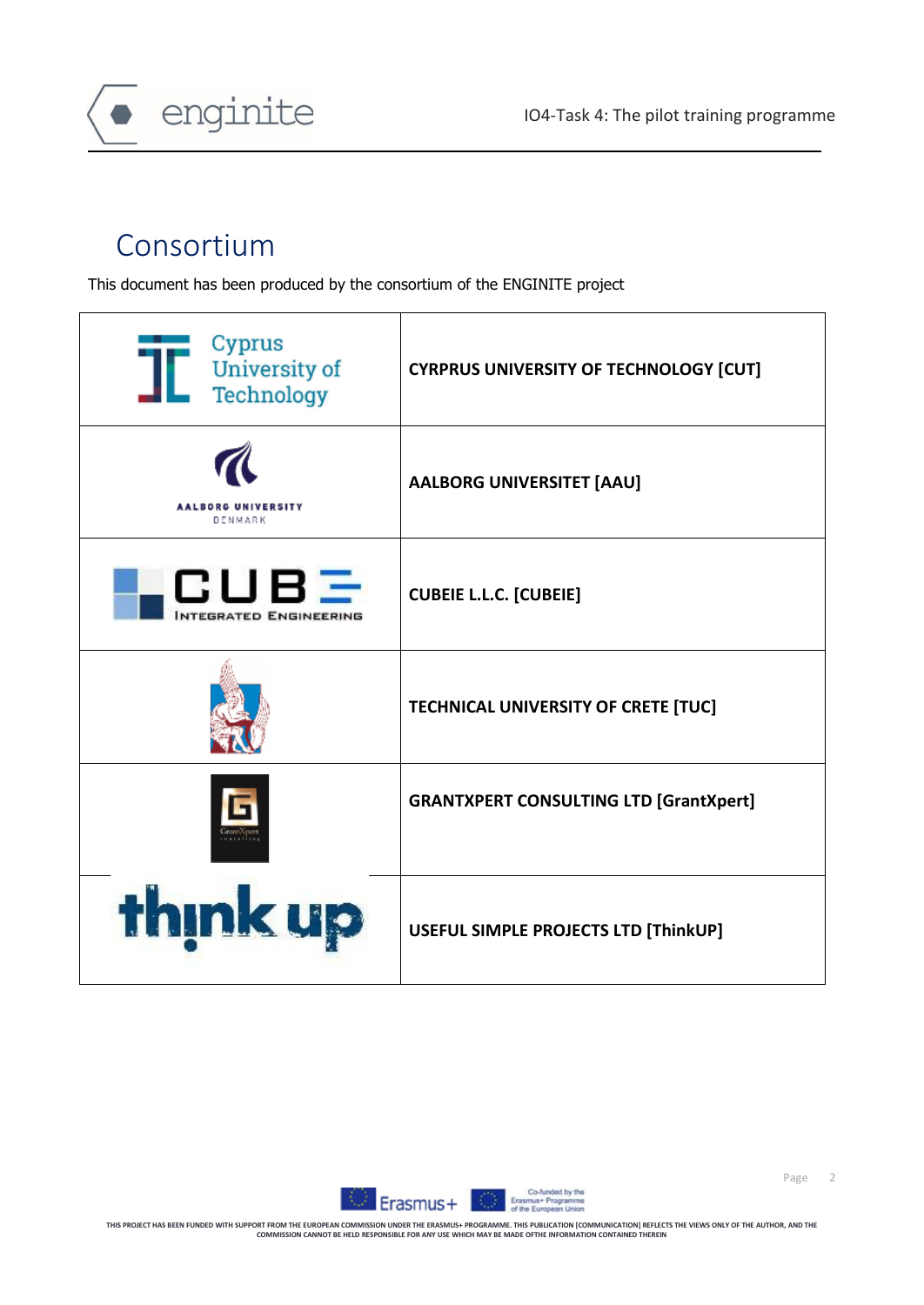

IO4-Task 4: The pilot training programme



THIS PROJECT HAS BEEN FUNDED WITH SUPPORT FROM THE EUROPEAN COMMISSION UNDER THE ERASMUS+ PROGRAMME. THIS PUBLICATION [COMMUNICATION] REFLECTS THE VIEWS ONLY OF THE AUTHOR, AND THE<br>COMMISSION CANNOT BE HILD RESPONSIEL FOR

Page 3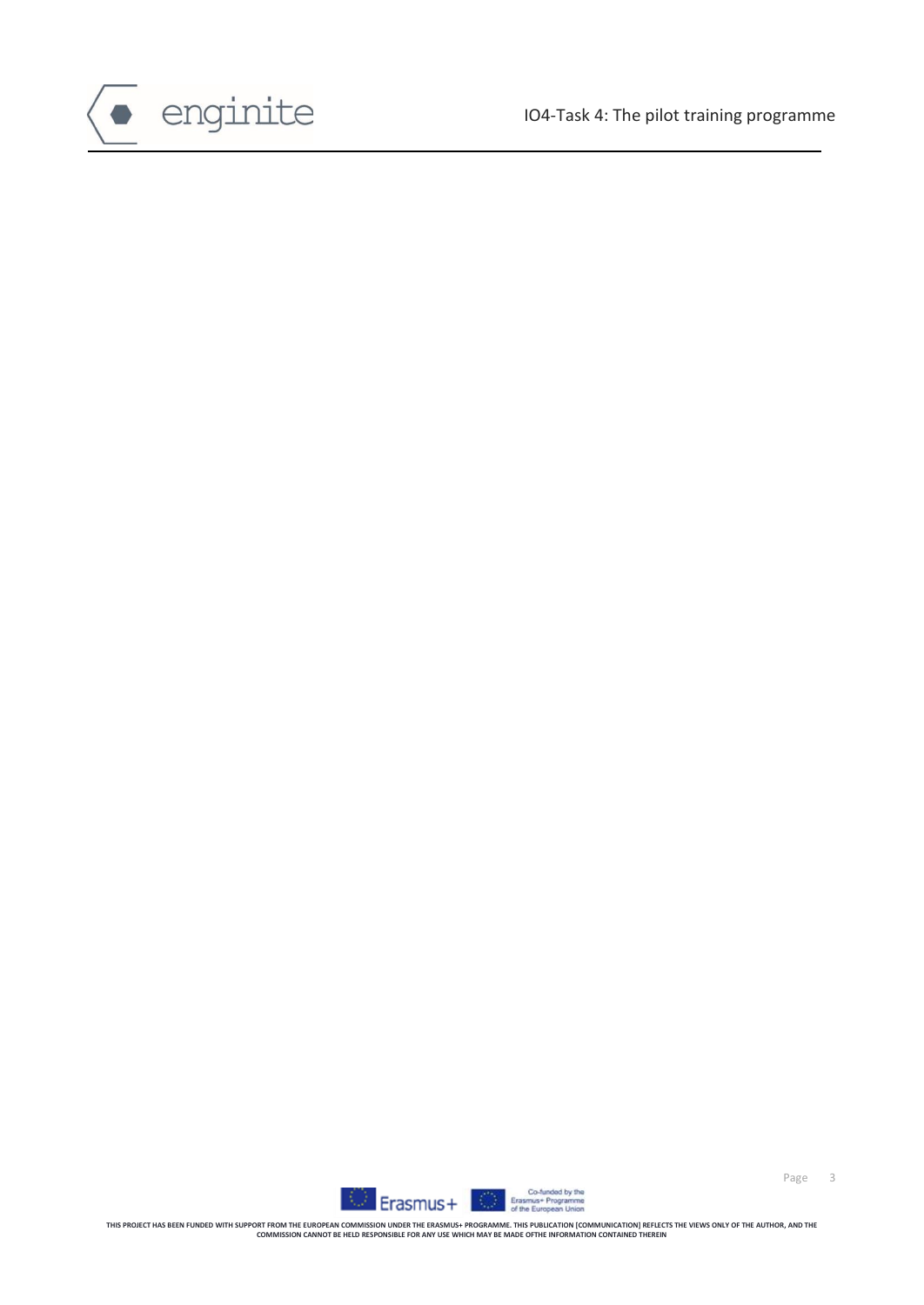

## **The pilot training programme**

The ENGINITE took the form of a postgraduate Vocational Education and Training (VET) programme. It was based on Problem Based Learning (PBL) pedagogy and combined advanced applied academic topics with hands-on aspects, in order to endorse the knowledge and skills of graduate engineers, preparing them for the industry of the 21<sup>st</sup> century. Via a PBL approach to training, the ENGINITE VET programme aimed at captivating the career and employability skills of the young engineers – among others: innovation, entrepreneurial skills, efficient quality, health and safety management, problem solving, communication and presentation skills – while it also enhanced technical knowledge in critical fields of engineering. The overarching goal of the ENGINITE VET programme was to prepare the participants in order to be able to enter the labor market, lead multidisciplinary teams, and provide added-value and substantial contribution to their organization.

#### **Target groups**

The ENGINITE VET programme was addressed to graduate engineers with a degree in biochemical, chemical, electrical, electronic, environmental, food, industrial, mechanical, petroleum, safety engineering and/or of a relevant field. Eligible were also Chemists and Food Technology graduates. In particular, the target group of the postgraduate VET programme included:

(a) Graduate Engineers who sought for a job and/or wished to follow a post graduate VET programme;

(b) Junior Engineers who were partly-employed and/or working in a different field and wished to follow a post graduate VET programme.

The ENGINITE VET programme was also addressed to Industrial Partners in the engineering sector, which were interested in providing internship placements, as follows:

(a) Companies which sought for professional graduate/ junior engineers for employment;

(b) Companies which experienced lack of innovative ideas and sought for talented engineers who were able to provide solutions to existing problems and/or promote new ideas/products towards helping the companies to enhance their competitiveness and further grow.

#### **Participant selection criteria**

The selection of the participating graduate engineers was based on the following criteria:

(a) the submission date of the application (first comes/first served);

(b) the possibility of full and active participation in both parts of the postgraduate vocational training programme;

(c) the relevance of the bachelor's' degree with the engineering areas on which the postgraduate vocational training programme was focused on;

(d) the background knowledge of the applicants on the engineering areas on which the programme was focussed.

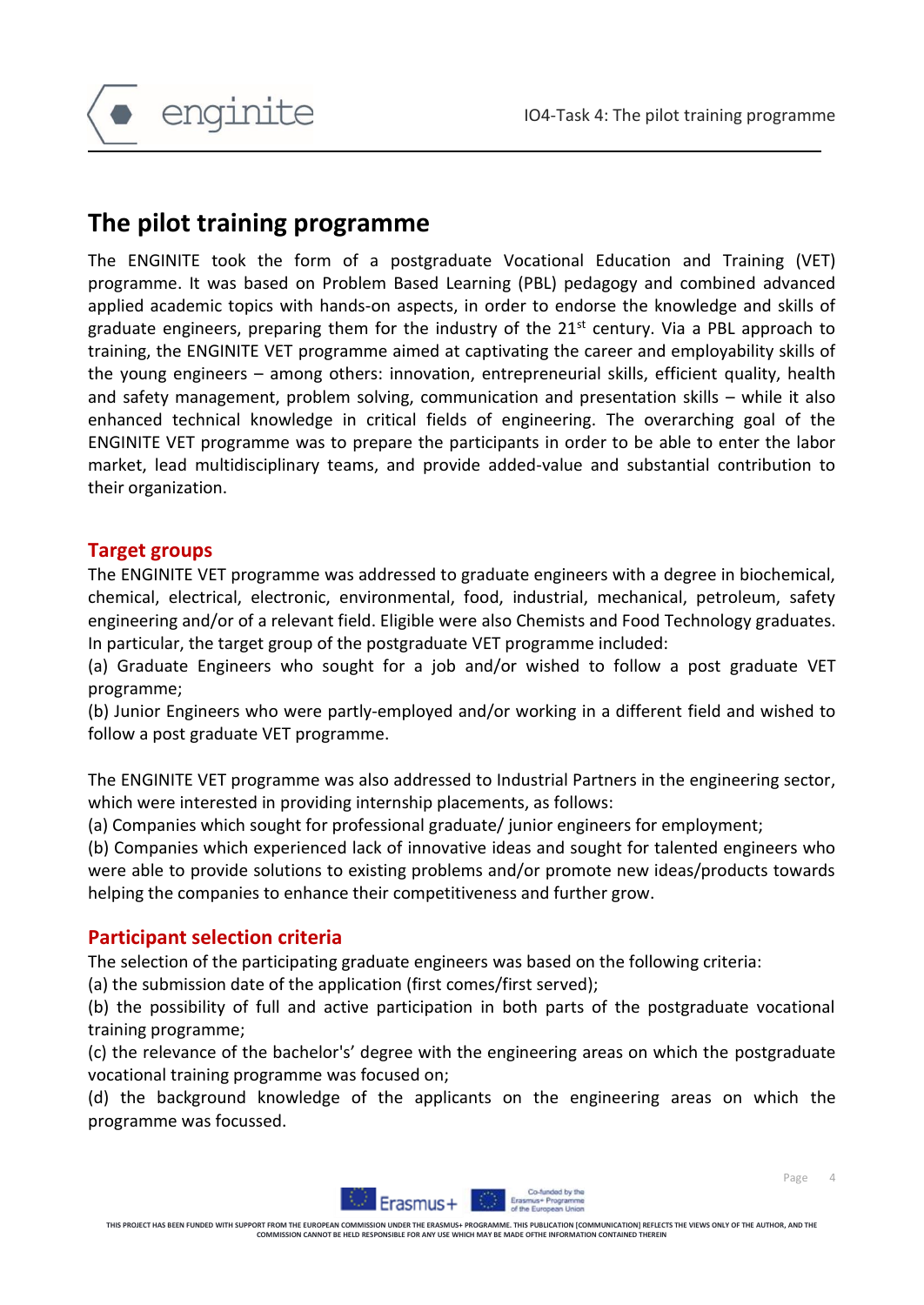

#### **Description of the postgraduate vocational training programme**

The ENGINITE VET programme had a duration of 6 months and composed of two phases: *Phase 1 (3 months):*

Eight (8) experiential training courses were provided aiming at development of (a) employability enhancement & managerial (soft) skills [4 courses] and (b) technical knowledge enhancement [4 courses] (Figure 24). In particular, the courses were based on the model of Problem-Based Learning (PBL). Each course lasted for one day online and a week face-to-face and was implemented through a blended model based on the use of the ENGINITE online training platform combined with face-to-face meetings. All the courses were delivered by experts, practitioners and experts in the field.



*Figure 24*. Phase 1 of the ENGINITE VET programme: The training courses

*Phase 2 (3 months):* The training courses were followed by a structured internship via the placement of the graduate engineers in Industrial Partners/Companies or Public Sector/Regional/Municipal Bodies for accelerating their hands-on experiences in the industry and consolidating the technical knowledge/soft skills which will be gained during the first part of the program (Figure 25). In particular, during the internship, the engineering graduates had the opportunity (a) to become familiar with the operations, equipment, process of the companies/industrial units which were placed in, (b) to work on small scale projects as indicated by their mentors and company representatives, as well as (c) to work on self-initiated projects in collaboration with their mentors and company representatives.

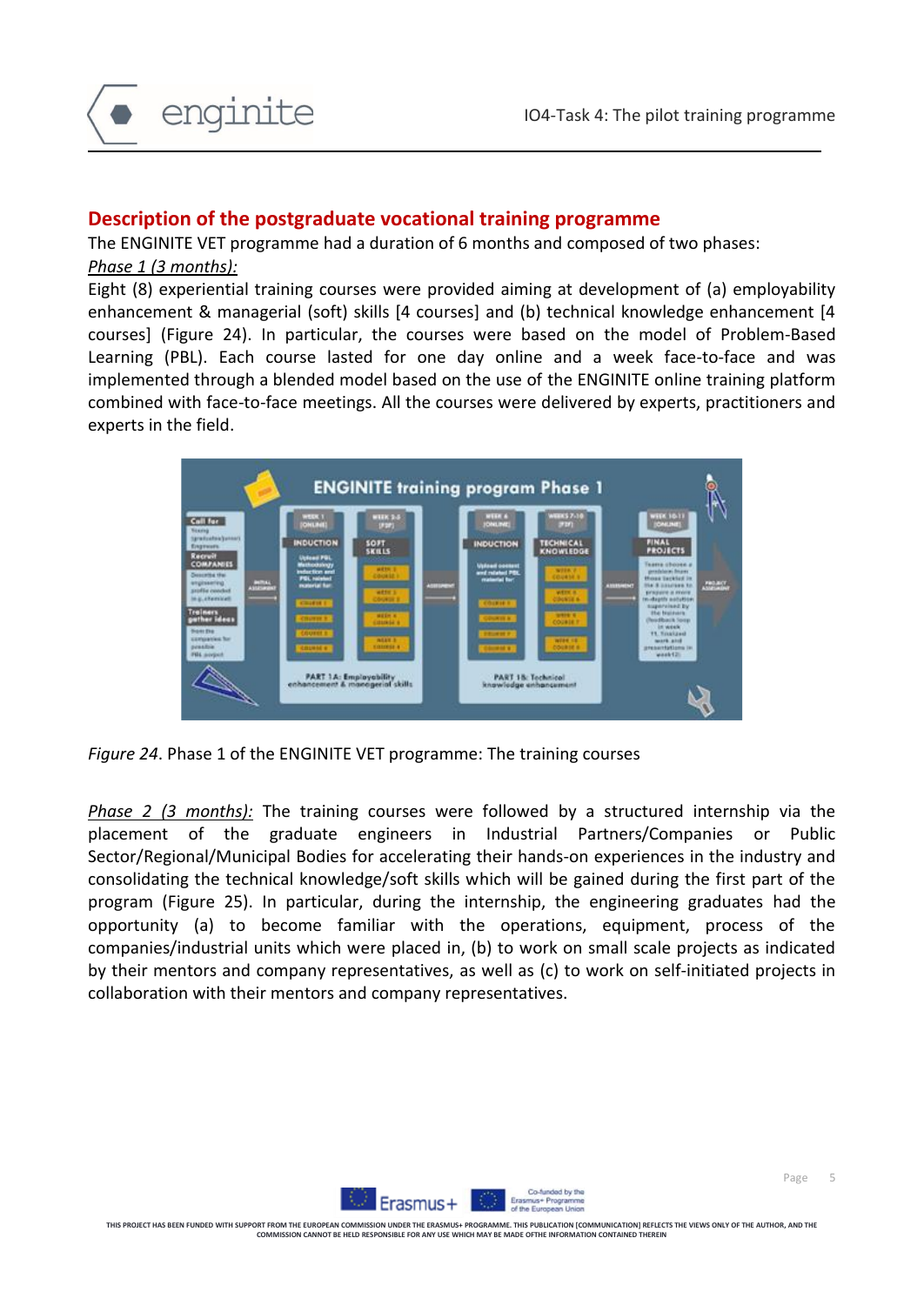



*Figure 25*. Phase 2 of the ENGINITE VET programme: The structured internship

#### **An overview of Phase 1 in Cyprus and in Greece**

A total of 39 engineers, 16 engineers in Cyprus and 23 engineers in Greece, had a unique experience participating in the ENGINITE pilot training programme to accelerate their practical hands-on experiences, improve their technical skill and increase their employability. All the young engineers were asked to complete and sign a consent form at the outset of the training cources providing their consensus in participating within the research and dissemination framework of the ENGINITE project (see appendix).

In Cyprus and Greece, Phase 1 of the ENGINITE pilot of the Training Programme was concluded in December, after the participating young engineers completed eight training courses in a 3-month period. These ENGINITE training courses aimed at enhancing young engineers' employability & managerial (soft) skills as well as their technical knowledge.

#### These courses were:

(a) Employability & managerial (soft) skills:

- 1. Engineering systems thinking: Re-engineering by Simplifying
- 2. Project Management in action
- 3. Innovation, Entrepreneurial and Intrapreneurial skills
- 4. Efficient quality and health and safety management systems: Theory, applications, cooperative culture integration

(b) Technical knowledge enhancement:

- 1. Supply chain in a rapidly changing environment
- 2. Engineering Economics
- 3. Applied process and production optimization
- 4. Concept to market product development



**THIS PROJECT HAS BEEN FUNDED WITH SUPPORT FROM THE EUROPEAN COMMISSION UNDER THE ERASMUS+ PROGRAMME. THIS PUBLICATION [COMMUNICATION] REFLECTS THE VIEWS ONLY OF THE AUTHOR, AND THE COMMISSION CAN COMMISSION CAN ALL CANOTICS AND LOCAL MANY BE MADE OFTHE I**<br>CANNOT BE HELD RESPONSIBLE FOR ANY USE WHICH MAY BE MADE OFTHE I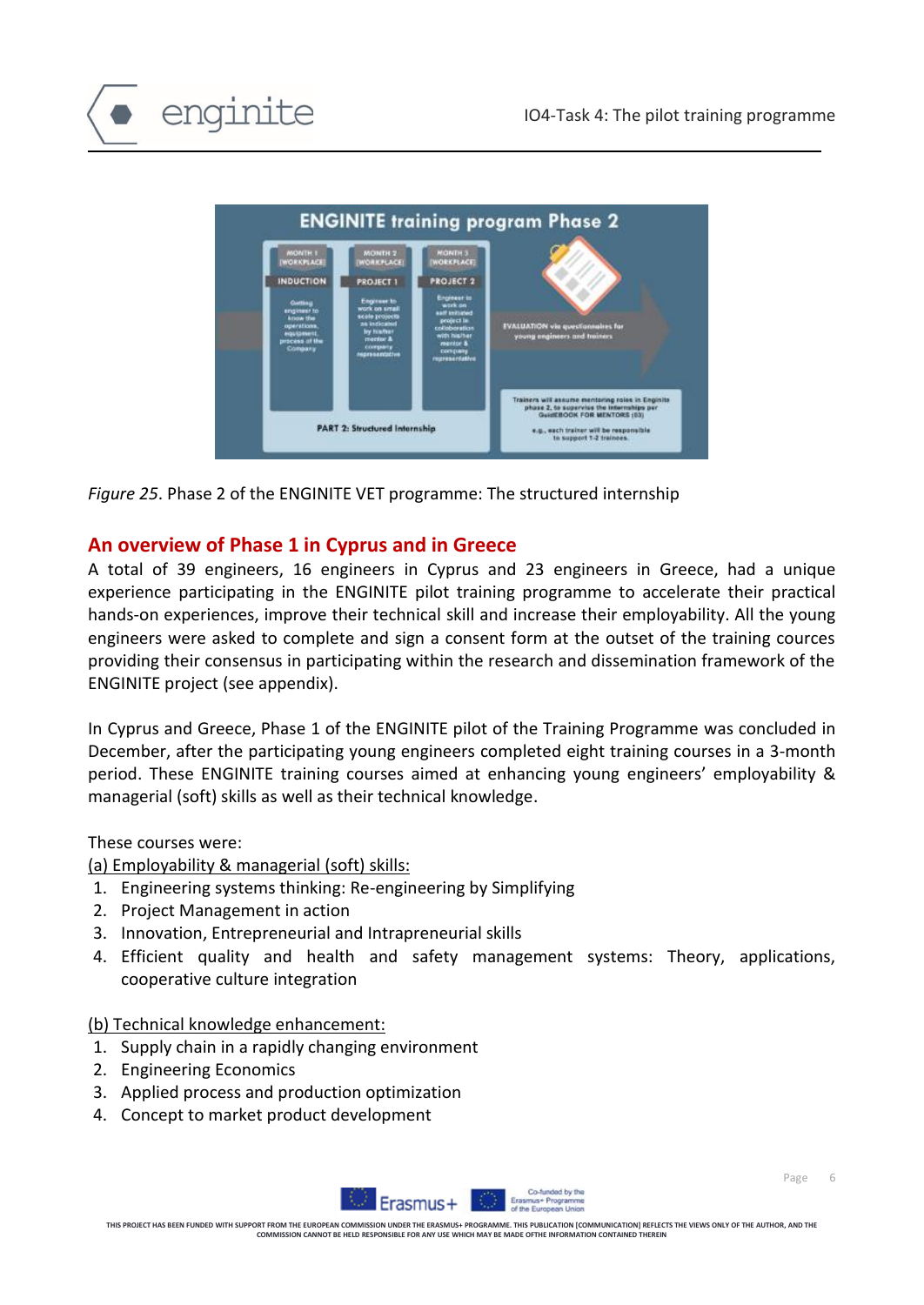

Problem Based Learning (PBL) was successfully implemented by all trainers, as the PBL pedagogy was in the core of the eight ENGINITE courses. In all ENIGNITE courses, the participating young engineers were asked to work collaboratively in teams as well as to propose doable, efficient and cost-effective solutions on complex, realistic problems often multidisciplinary; the interdisciplinarity of the problems required synergistic and collaborative action and took full advantage of the different backgrounds of the engineers. At the end of each course, the teams presented their solutions. Constructive dialog and valuable feedback were provided by trainers and peers. With no doubt, the ENGINITE PBL courses promoted  $21<sup>st</sup>$  century skills (collaborative construction of knowledge, critical thinking, problem-solving, and self-regulation skills) together with knowledge in the domain.

By the end of the courses, the participating engineers were required to select one of the problembased cases presented during their courses in order to investigate and expand it further via preparing a final project. The young engineers were provided two weeks for completing their projects; during the last day of training they were also asked to present their final projects in the plenary. As part of the presentation process the trainers provided valuable feedback and comments to the young engineers for improving and finalizing their projects. Some indicative examples of the submitted projects and presentations can be found here: [https://drive.google.com/drive/u/0/folders/1B44iM325f\\_Nk\\_apb47AlyFaxwj4ax0hU](https://drive.google.com/drive/u/0/folders/1B44iM325f_Nk_apb47AlyFaxwj4ax0hU)

As appears in Table 8, the training courses in Cyprus took place from October 2018-December 2018 and were attended by a total of 16 engineers. The attendance signed lists can be found at: [https://drive.google.com/drive/u/0/folders/1dzXRq\\_yVxB8Yqhk-Sko4oPlL95wVgVAl](https://drive.google.com/drive/u/0/folders/1dzXRq_yVxB8Yqhk-Sko4oPlL95wVgVAl)

| Week 1 - Induction ONLINE for the Group A courses [October 2-October 5, 2018] |                                                                                                                          |                                                                     |  |  |  |  |
|-------------------------------------------------------------------------------|--------------------------------------------------------------------------------------------------------------------------|---------------------------------------------------------------------|--|--|--|--|
| Group A courses*                                                              | <b>Employability enhancement &amp; managerial skills</b>                                                                 |                                                                     |  |  |  |  |
| $A1 -$ Week 2<br>[October 8-October 12, 2018]                                 | Engineering systems thinking: Re-<br>engineering by simplifying                                                          | Delivered by: Stelios Yiatros &<br>Elpida Georgiou [CUT]            |  |  |  |  |
| $A2 - Week 3$<br>[October 15-October 19, 2018]                                | Project management in action                                                                                             | Delivered by: Panos Andreou &<br>Andreas Andreou [CUBEIE<br>L.L.C.] |  |  |  |  |
| A3 – Week 4<br>[October 22-October 26, 2018]                                  | Innovation, entrepreneurial and<br>intrapreneurial skills                                                                | Delivered by: Christina<br>Achilleos [GrantXpert]                   |  |  |  |  |
| A4 – Week 5<br>[October 29-November 2,<br>2018]                               | Efficient quality and health & safety<br>management systems: Theory,<br>applications, cooperative culture<br>integration | Delivered by: Ioannis Vyrides &<br>Charis Samanides [CUT]           |  |  |  |  |

Table 8: The training courses schedule in Cyprus

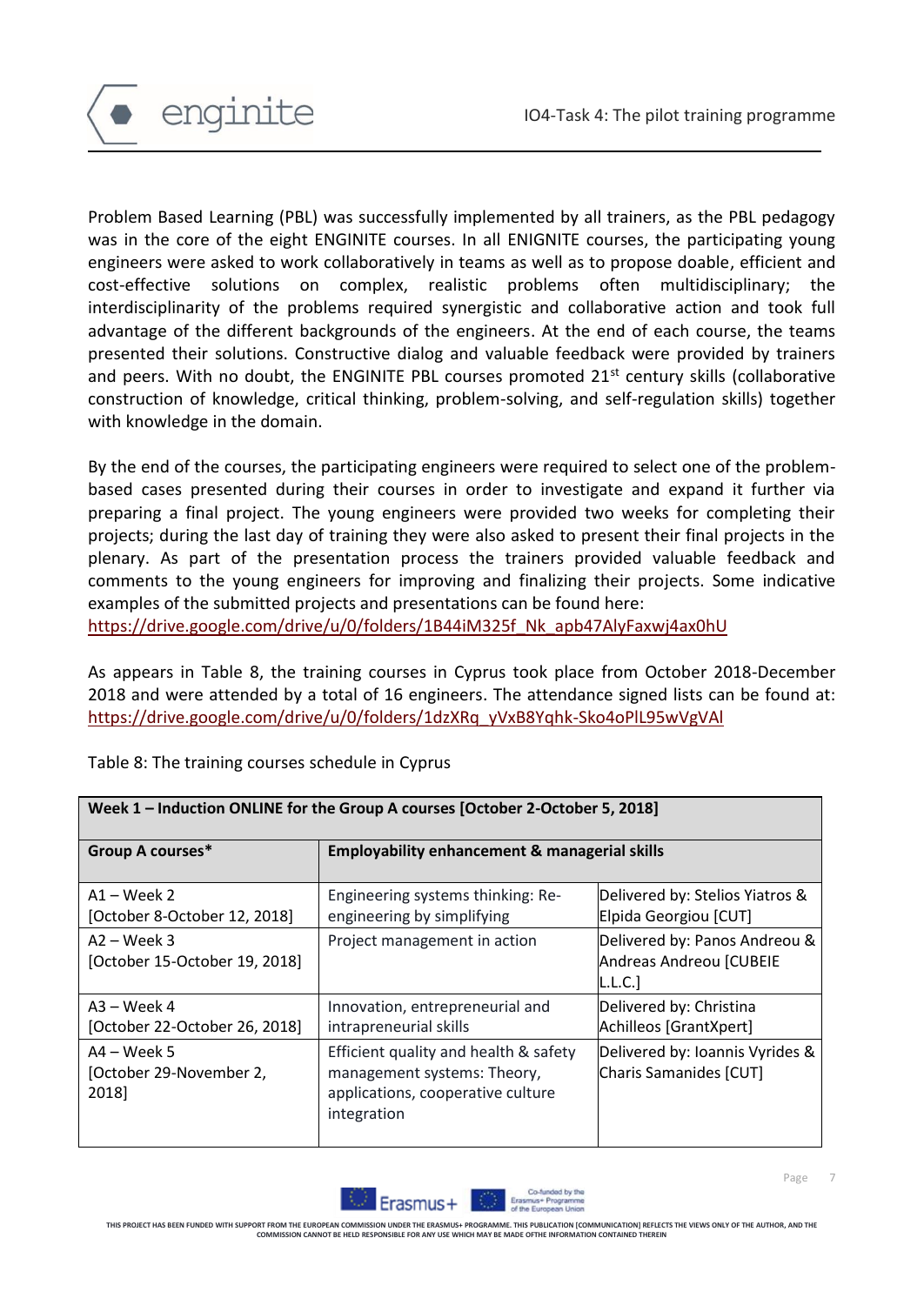

| Week 6 - Induction ONLINE [November 5-November 9, 2018]                                                                                  |                                                   |                                                           |  |  |  |
|------------------------------------------------------------------------------------------------------------------------------------------|---------------------------------------------------|-----------------------------------------------------------|--|--|--|
| Group B courses*                                                                                                                         | <b>Technical knowledge enhancement</b>            |                                                           |  |  |  |
| $B1 -$ Week 7<br>[November 12-November 16,<br>2018]                                                                                      | Supply chain in a rapidly changing<br>environment | Delivered by: Stelios Yiatros &<br>Orestis Marangos [CUT] |  |  |  |
| $B2 - Week 8$<br>[November 19-November 23,<br>2018                                                                                       | <b>Engineering economics</b>                      | Delivered by: Ioannis Vyrides &<br>Charis Samanides [CUT] |  |  |  |
| $B3 - Week9$<br>[November 26-November 30,<br>2018]                                                                                       | Applied process and production<br>optimization    | Delivered by: Ioannis Vyrides &<br>Maria Andronikou [CUT] |  |  |  |
| B4 - Week 10<br>[December 3-December 7,<br>2018                                                                                          | Concept to market product<br>development          | Delivered by: Ioannis Vyrides &<br>Maria Andronikou [CUT] |  |  |  |
| <b>ENGINITE Final projects &amp; presentations</b><br>Week 11 - December 10-December 14, 2018<br>Week 12 - December 17-December 21, 2018 |                                                   |                                                           |  |  |  |

Likewise, as appears in Table 9, the training courses in Greece took place from October 2018- December 2018 and were attended by a total of 23 engineers. The attendance signed lists can be found at:<https://drive.google.com/drive/u/0/folders/1CZ4kLLUWIbXfC9eg4Js6xbW0OxM1KBmo>

Table 9: The training courses schedule in Greece

| Week 1 - Induction ONLINE for the Group A courses: Employability enhancement & managerial skills<br>[October 2-October 5, 2018]<br>Week 2 - Induction ONLINE for the Group B courses: Technical knowledge enhancement<br>[October 8-October 12, 2018] |                                                                                                                          |                                                 |  |  |  |
|-------------------------------------------------------------------------------------------------------------------------------------------------------------------------------------------------------------------------------------------------------|--------------------------------------------------------------------------------------------------------------------------|-------------------------------------------------|--|--|--|
| $A2 - Week 3$<br>[October 15-October 19, 2018]                                                                                                                                                                                                        | Project management in action                                                                                             | Delivered by: Nikolaos<br>Xekoukoulotakis [TUC] |  |  |  |
| $A3 - Week 4$<br>[October 22-October 26, 2018]                                                                                                                                                                                                        | Efficient quality and health & safety<br>management systems: Theory,<br>applications, cooperative culture<br>integration | Delivered by: Konstantinos<br> Komnitsas [TUC]  |  |  |  |
| $AA - Week 5$<br>[October 29-November 2,<br>2018                                                                                                                                                                                                      | Innovation, entrepreneurial and<br>intrapreneurial skills                                                                | Delivered by: Nikolaos<br>Xekoukoulotakis [TUC] |  |  |  |
| $B3 - Week 6$<br>[November 5-November 9,<br>2018]                                                                                                                                                                                                     | Applied process and production<br>optimization                                                                           | Delivered by: Konstantinos<br>Komnitsas [TUC]   |  |  |  |
| $B1 -$ Week 7                                                                                                                                                                                                                                         | Supply chain in a rapidly changing                                                                                       | Delivered by: Nikolaos                          |  |  |  |

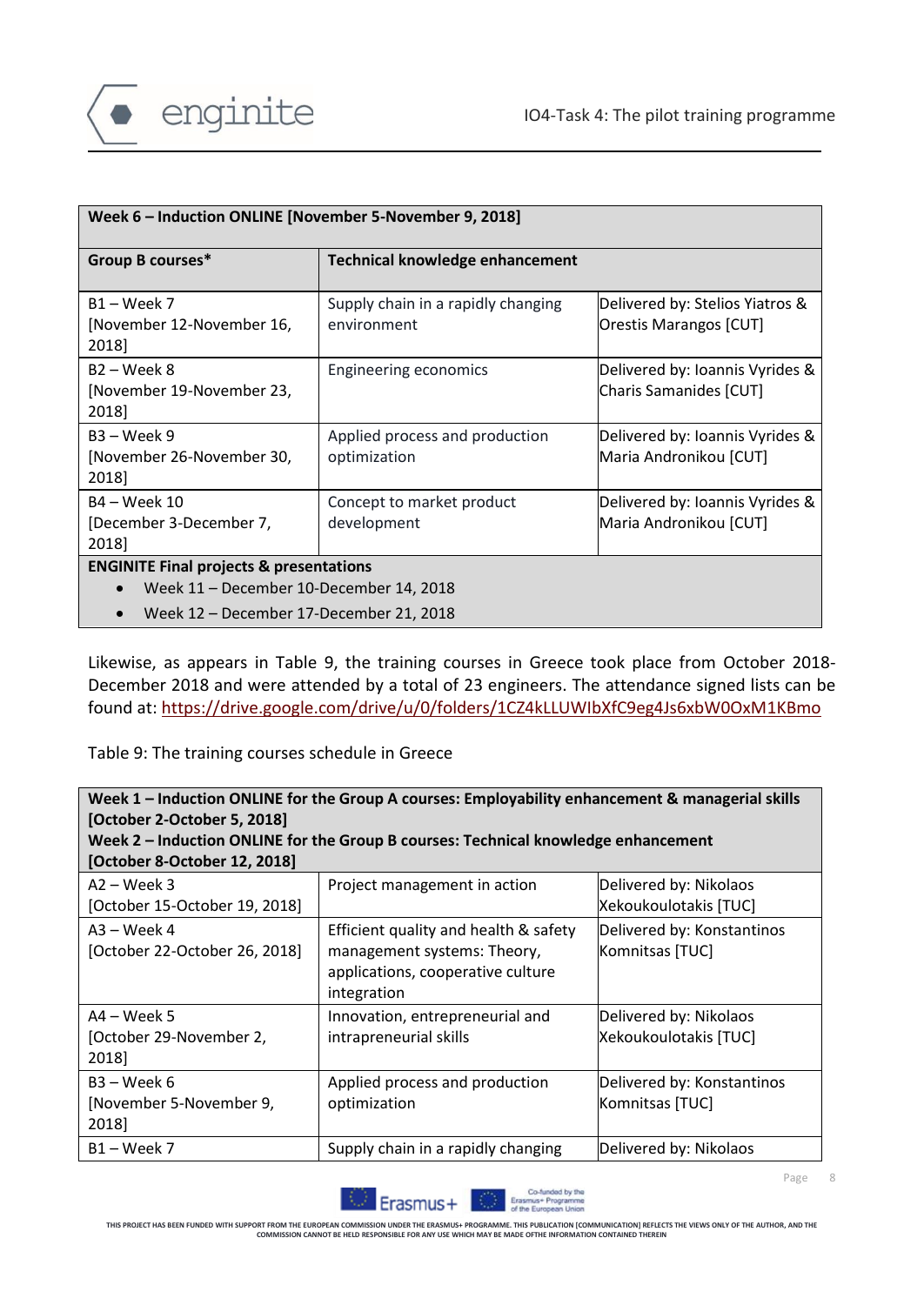

| [November 12-November 16,<br>2018]                            | environment                                                     | Xekoukoulotakis [TUC]                           |  |  |  |  |
|---------------------------------------------------------------|-----------------------------------------------------------------|-------------------------------------------------|--|--|--|--|
| B <sub>2</sub> – Week 8<br>[November 19-November 23,<br>2018] | <b>Engineering economics</b>                                    | Delivered by: Konstantinos<br>Komnitsas [TUC]   |  |  |  |  |
| $B4 - Week9$<br>[November 26-November 30,<br>2018]            | Concept to market product<br>development                        | Delivered by: Konstantinos<br>Komnitsas [TUC]   |  |  |  |  |
| $A1 -$ Week 10<br>[December 3-December 7,<br>2018]            | Engineering systems thinking: Re-<br>engineering by simplifying | Delivered by: Nikolaos<br>Xekoukoulotakis [TUC] |  |  |  |  |
| <b>ENGINITE Final projects &amp; presentations</b>            |                                                                 |                                                 |  |  |  |  |
| Week 11 - December 10-December 14, 2018                       |                                                                 |                                                 |  |  |  |  |
| Week 12 – December 17-December 21, 2018                       |                                                                 |                                                 |  |  |  |  |

In Cyprus the overall training was delivered by Dr Stelios Yiatros, Dr Ioannis Vyrides, Dr Orestis Marangos, Elpida Georgiou, Charis Samanides and Maria Andronikou from the Cyprus University of Technology, Panos Andreou and Andreas Andreou from CUBEIE L.L.C., and Christina Achilleos from GrantXpert (Figure 26a-f).

Additional experts from the industry or the academia were invited to present during the training courses in Cyprus. Special thanks to Mr Andreas Dionyssiou – Engineer for Energy issues at Cyprus University of Technology, Mrs Katerina Tsagkari – Group Public and Regulatory Affairs Manager at Coca Cola and Mrs Maria Kyriakou – Research Partner at Sewerage of Limassol-Amathous, and Dr Despo Ktoridou, Academic in Engineering from the University of Nicosia.



 $(a)$  (b)

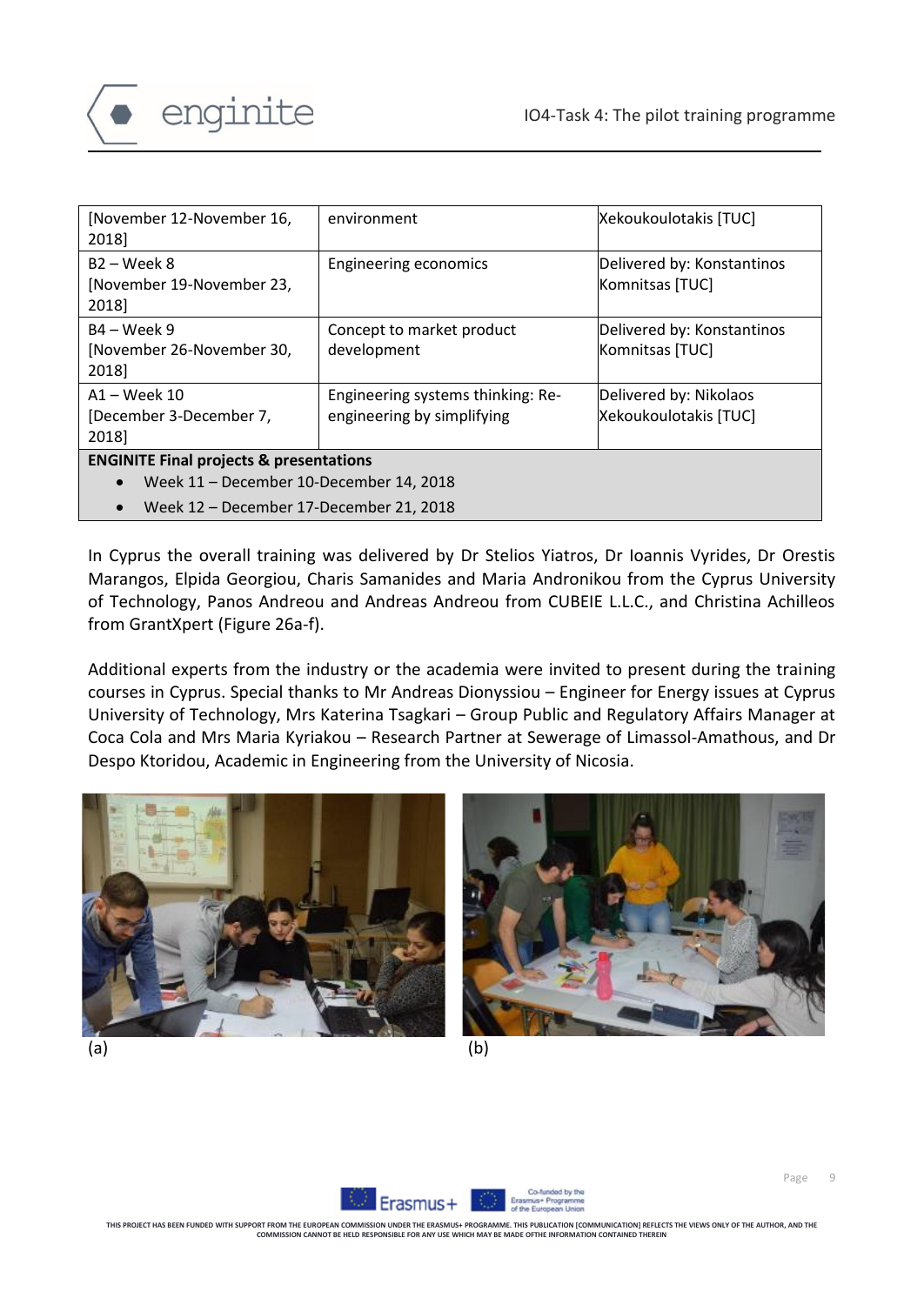





*Figure 26a-f*. Snapshots from the ENGINITE training courses at Cyprus

In Greece the overall training was delivered by Dr Konstantinos Komnitsas and Dr Nikolaos Xekoukoulotakis from the Technical University of Crete (Figure 27a-c).







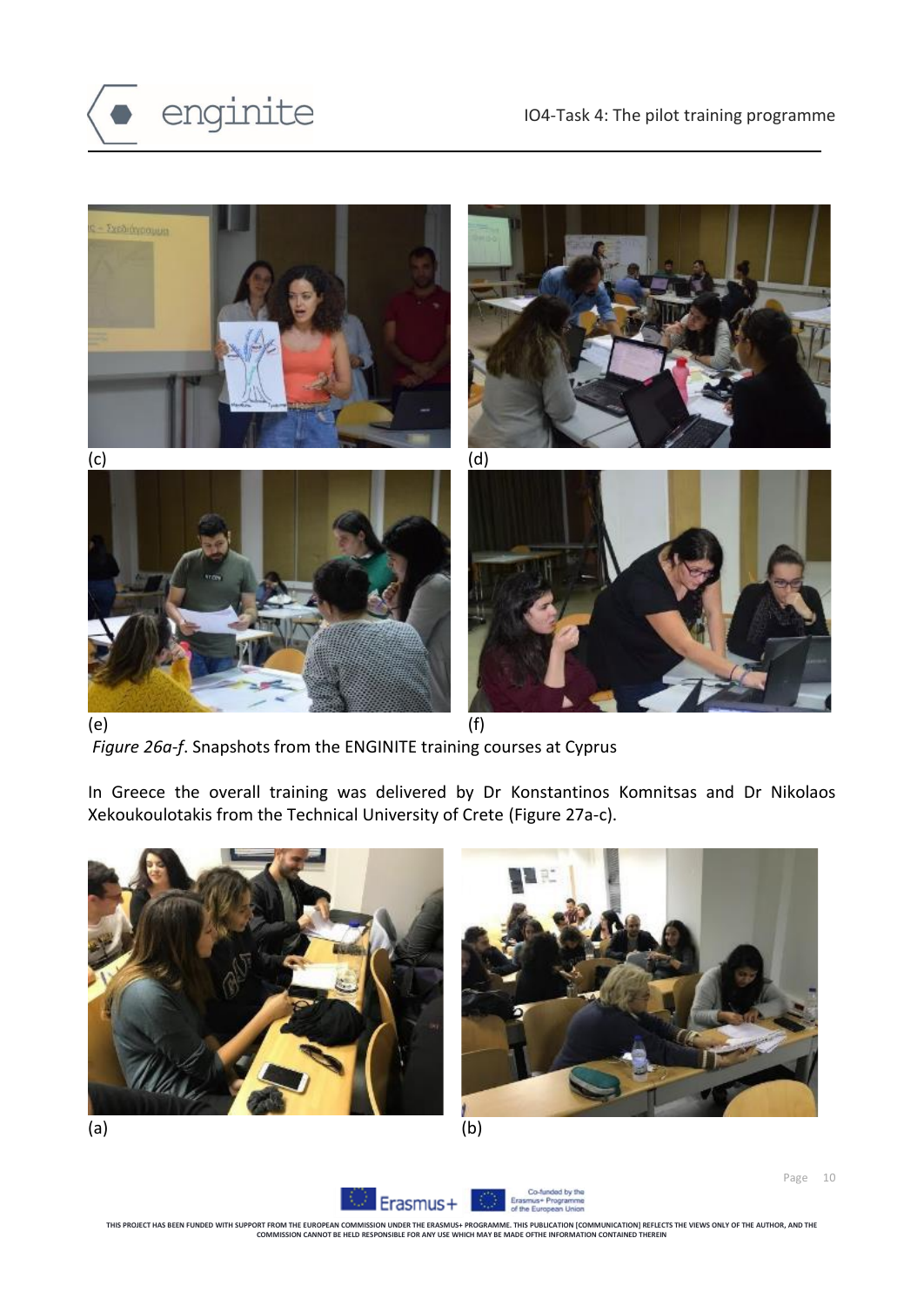



(c)

*Figure 27a-c*. Snapshots from the ENGINITE training courses at Greece

Dr Andri Ioannou (Project Coordinator), Dr Yiannis Georgiou (Project Manager) and Mrs Nicoletta Pantela (Research Associate) overviewed the successful implementation of PBL and the evaluation of Phase 1. Oliver Broadbent from ThinkUP and Søren Willert from Aalborg University were supportive of the overall PBL effort, all along the way.

The ENGINITE team supported the young engineers in any way possible to help them enrich their knowledge and skills in all eight domains of the coursework. Together, we have made this a successful experience for the Young Engineers!



Page 11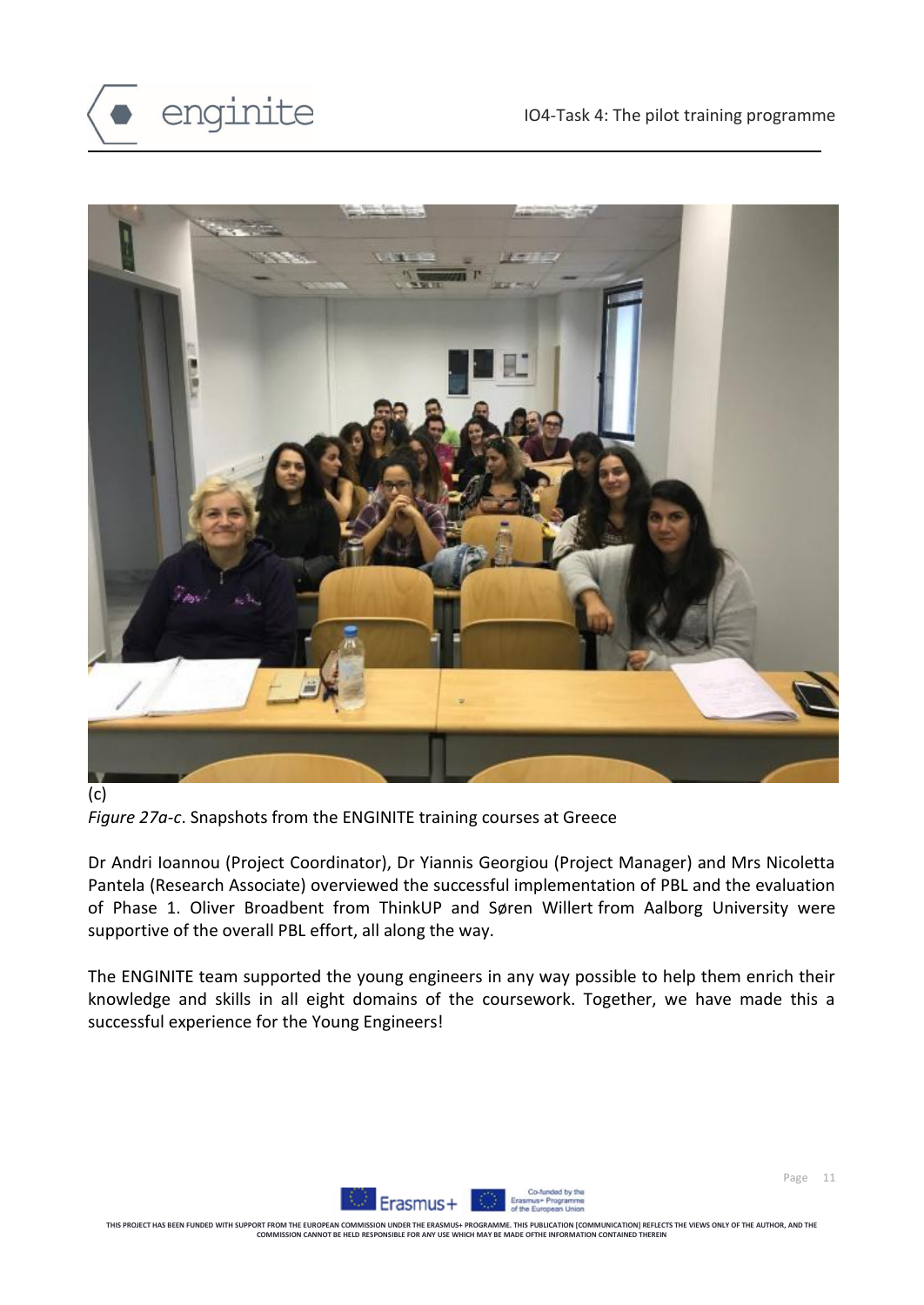



#### **An overview of Phase 2 in Cyprus and in Greece**

A total of 28 engineers, 12 engineers in Cyprus and 16 engineers in Greece, had a unique experience participating in the ENGINITE structured internships in order further improve the technical knowledge as well as their employment and managerial skills gained during the previous phase (Phase 1: Training programme).

During this phase (Phase 2: ENGINITE structured internships) the participating young engineers were assigned into an industrial unit/company or into a Public Sector/Regional/Municipal Body, according to their field of expertise, for accelerating their hands-on experiences in the industry and consolidating the technical knowledge/soft skills. Table 1 presents the distribution of the participating engineers in the available industrial units/companies or into a Public Sector/Regional/Municipal Bodies, in Greece and in Cyprus.

Table 10: Distribution of engineers per company/industry and Public Sector/Regional/Municipal Bodies in Cyprus and in Greece

| <b>Company</b>                                | <b>Country</b> | <b>Number of interns &amp; specialization</b>                                  |
|-----------------------------------------------|----------------|--------------------------------------------------------------------------------|
| <b>VICTORY G &amp; L Calibers</b>             | Cyprus         | 1 Materials engineer                                                           |
| Nortest Cyprus                                | Cyprus         | 1 Physician<br>1 Oil & gas engineer                                            |
| Vassiliko Cement Works Public Company LTD     | Cyprus         | 1 Mechanical engineer<br>1 Environmental engineer<br>1 Mechanical metallurgist |
| <b>Advance Holdings LTD</b>                   | Cyprus         | 1 Environmental engineer                                                       |
| <b>KEAN LTD</b>                               | Cyprus         | 1 Chemical engineer                                                            |
| Innovating Environmental Solutions Center Ltd | Cyprus         | 1 Environmental engineer                                                       |
| Technolab                                     | Cyprus         | 1 Geologist                                                                    |
| <b>Environmental Engineering Lab</b>          | Cyprus         | 1 Environmental engineer                                                       |
| A. J. Pericleous LLC                          | Cyprus         | 1 Civil engineer                                                               |
| <b>Kissamos Health Center</b>                 | Greece         | 1 Biologist                                                                    |

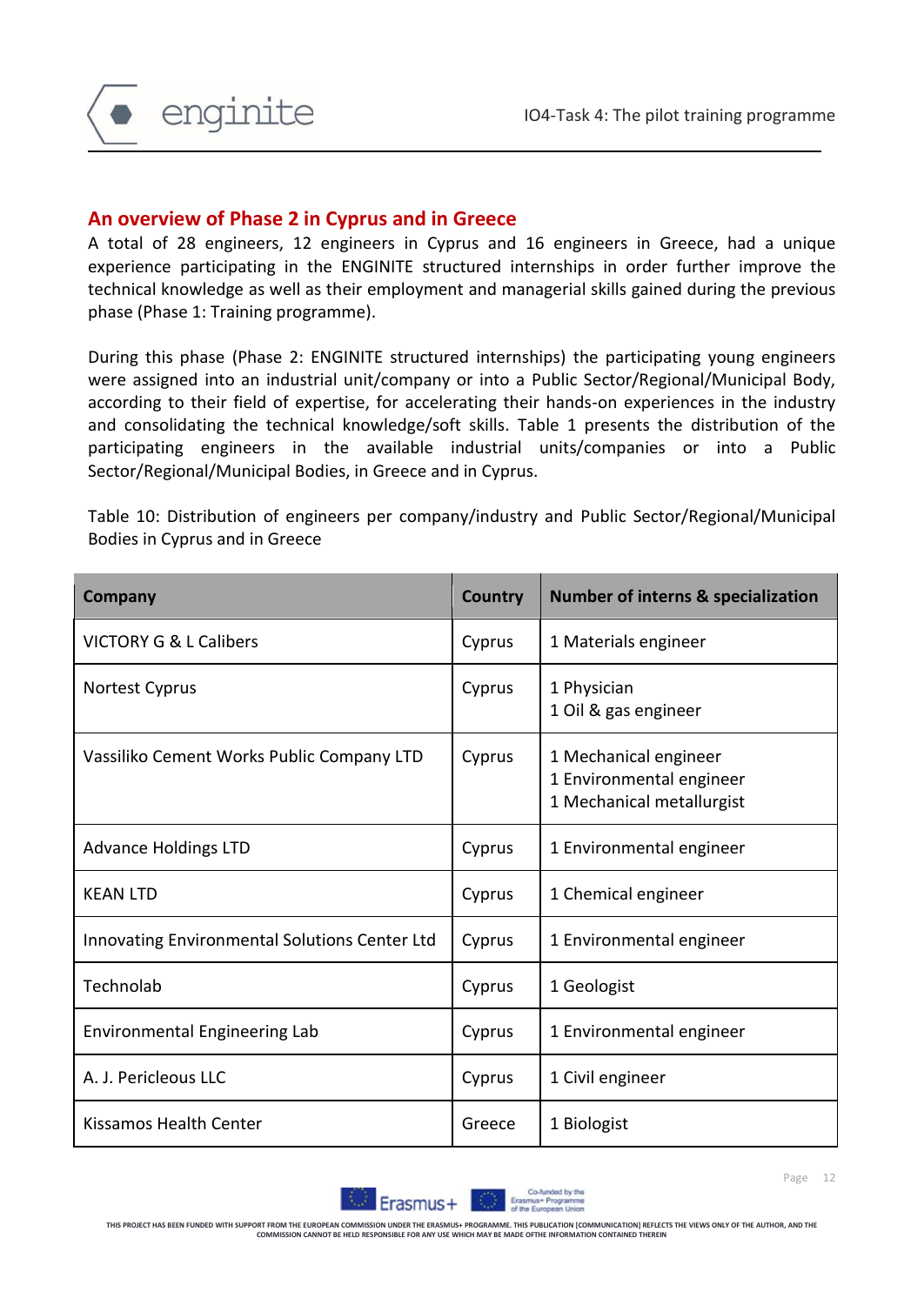| Jotis                                                                               | Greece | 1 Production engineer                                                            |  |  |  |
|-------------------------------------------------------------------------------------|--------|----------------------------------------------------------------------------------|--|--|--|
| SMSbox                                                                              | Greece | 1 Electrical engineer                                                            |  |  |  |
| LAFARGE BETON S.A.                                                                  | Greece | 1 Mechanical metallurgist                                                        |  |  |  |
| Technical office "Kotsiopoulos Ioannis"                                             | Greece | 1 Environmental engineer                                                         |  |  |  |
| <b>Hellenic homes</b>                                                               | Greece | 1 Civil engineer                                                                 |  |  |  |
| Organization for the development of Crete                                           | Greece | 2 Mechanical metallurgists                                                       |  |  |  |
| Municipal Water Supply and<br>Sewerage Company (DEYA)                               | Greece | 1 Mechanical engineer                                                            |  |  |  |
| <b>ETANAP</b>                                                                       | Greece | 1 Production engineer                                                            |  |  |  |
| Municipal Water Supply and Sewerage<br>Company for the North Axis ( $\Delta$ EYABA) | Greece | 1 Environmental engineer                                                         |  |  |  |
| Lab. Management of Mining, Technical<br>University of Crete                         | Greece | 2 Mechanical engineers<br>1 Geoinformatics engineer<br>1 Mechanical metallurgist |  |  |  |
| Department of industry management<br>&<br>Technology, University of Piraeus         | Greece | 1 Mechanical engineer                                                            |  |  |  |

At the outset of the structured internship all the participants were assigned:

enginite

- (a) a mentor, who acted as a liaison between the participating universities and the internship organizations, ensuring that the internship would run smoothly for both sides
- (b) a supervisor from the internship organization, who monitored closely the interns and their work, while also provided guidance and support to them as needed

An internship agreement was also signed between all the involved stakeholders (interns, mentors, company supervisors) at the start of the structured internship (see appendix for the "Agreement form"). According to the internship agreement the involved stakeholders provided their consensus agreeing on a set of conditions e.g.:

• The ENGINITE internship was an educational one and there was no guarantee or expectation that the activity would result in employment with the Company/Industry/Public body.

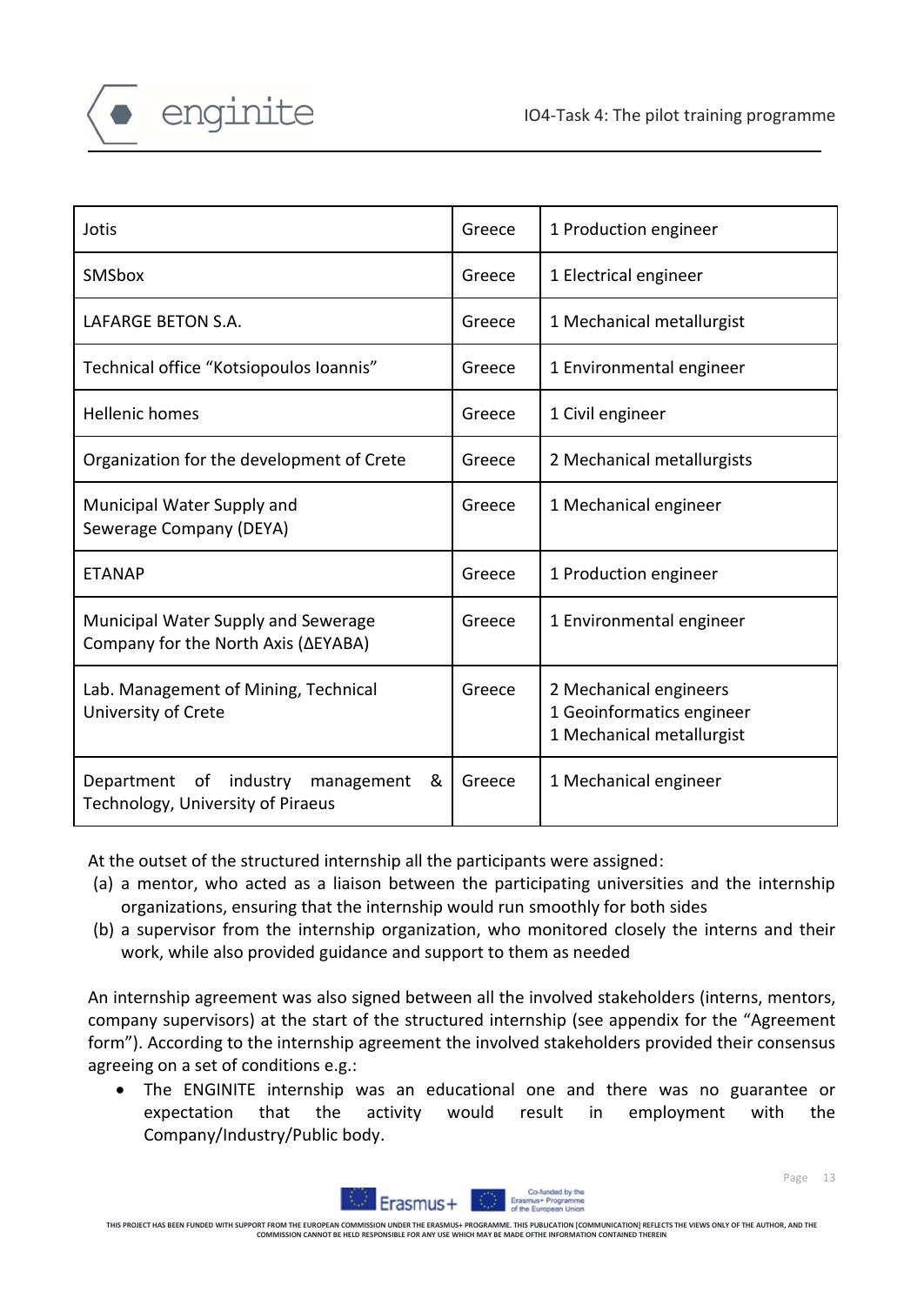



- The Intern would not replace or displace any employee of the Company/Industry/Public body.
- The education received from the internship was for the express benefit of the Intern.
- The Intern would receive direct and close supervision by an appropriate company supervisor.
- The intern would not be entitled to wages or any compensation or benefits for the time spent in the internship.
- The Company/Industry/Public body would not be liable for injury sustained or health conditions that may arise for the unpaid intern during the course of the internship.

All the signed internship agreements can be found at: [https://drive.google.com/drive/u/0/folders/1mb\\_ipaXr6DTTURKKO4pXKSt8Ta\\_TZWwz](https://drive.google.com/drive/u/0/folders/1mb_ipaXr6DTTURKKO4pXKSt8Ta_TZWwz)

The structured internship period lasted for three months for each engineer; in Cyprus the internships took place from January-April 2019, while in Greece from February-June 2019 (Figure 28). As already mentioned, during the internship, the engineering graduates had the opportunity (a) to become familiar with the operations, equipment, process of the companies/industrial units which were placed in (Month 1), (b) to work on small scale projects as indicated by their mentors and company representatives (Month 2), as well as (c) to work on self-initiated projects in collaboration with their mentors and company representatives (Month 3).



(a)  $(a)$  (b)  $(c)$ *Figure 28a-c*. Snapshots from the ENGINITE internship phase

A crucial section of the internship period was the interns' reflection. Reflection was considered as a key element which could contribute to the improvement and the professional development of the young engineers. In this context, in an effort to promote reflection and to support reflective



**THIS PROJECT HAS BEEN FUNDED WITH SUPPORT FROM THE EUROPEAN COMMISSION UNDER THE ERASMUS+ PROGRAMME. THIS PUBLICATION [COMMUNICATION] REFLECTS THE VIEWS ONLY OF THE AUTHOR, AND THE COMMISSION CANNOT BE HELD RESPONSIBLE FOR ANY USE WHICH MAY BE MADE OFTHE INFORMATION CONTAINED THEREIN**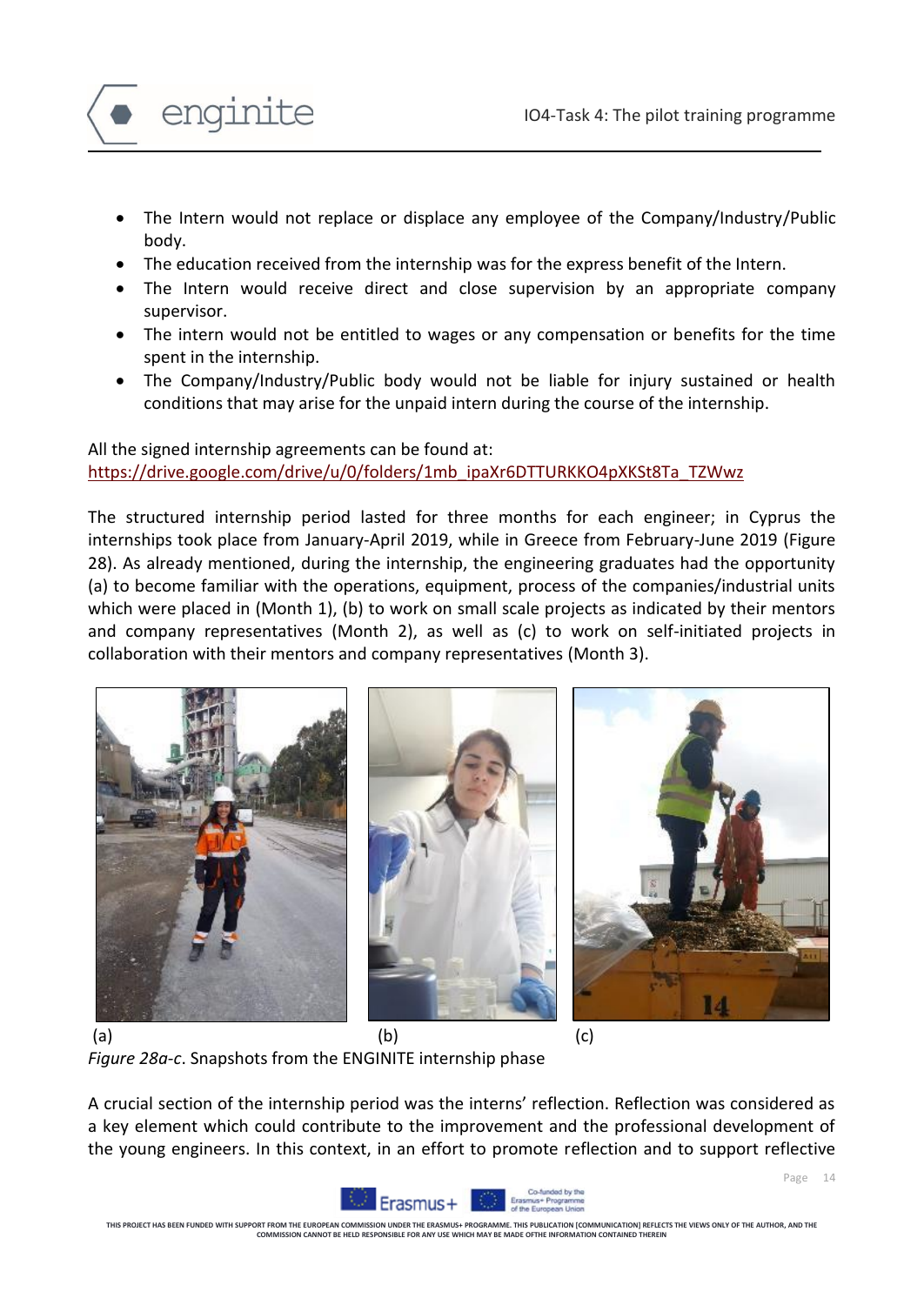

processes, interns were requested to complete at a weekly basis a reflective diary. As part of their reflective diary, the interns were invited to provide emphasis on their working experiences and challenges, while explicating their impact on their learning development. Some indicative examples of the submitted reports can be found here:

<https://drive.google.com/drive/u/0/folders/1HLSkAIEo5nVrRYUNfsp64yXGHoslPQvV>

Last but not least, at the end of the internship period, all of the interns were asked to submit a two-page report presenting their work on the projects while also reflecting on their accomplishments.

Some indicative examples of the submitted reflective diaries can be found here: [https://drive.google.com/drive/u/0/folders/18jZ\\_t8pbzlIy-TNzT2\\_0a8yUY4ZMn1zw](https://drive.google.com/drive/u/0/folders/18jZ_t8pbzlIy-TNzT2_0a8yUY4ZMn1zw)

In Greece the ENGINITE internships were organized and delivered by Dr Konstantinos Komnitsas and Dr Nikolaos Xekoukoulotakis from the Technical University of Crete. In Cyprus the ENGINITE internships were organized and delivered by Dr Ioannis Vyrides, Ms Elpida Georgiou, Dr Orestis Maragkos, Mr Charis Samanides, Mrs Maria Andronikou, Mr Andreas Andreou and Mr Panayiotis Andreou. Dr Andri Ioannou (Project Coordinator), Dr Yiannis Georgiou (Project Manager) and Ms Nicoletta Pantela (Research Associate) overviewed the successful implementation of PBL and the evaluation of Phase 2.

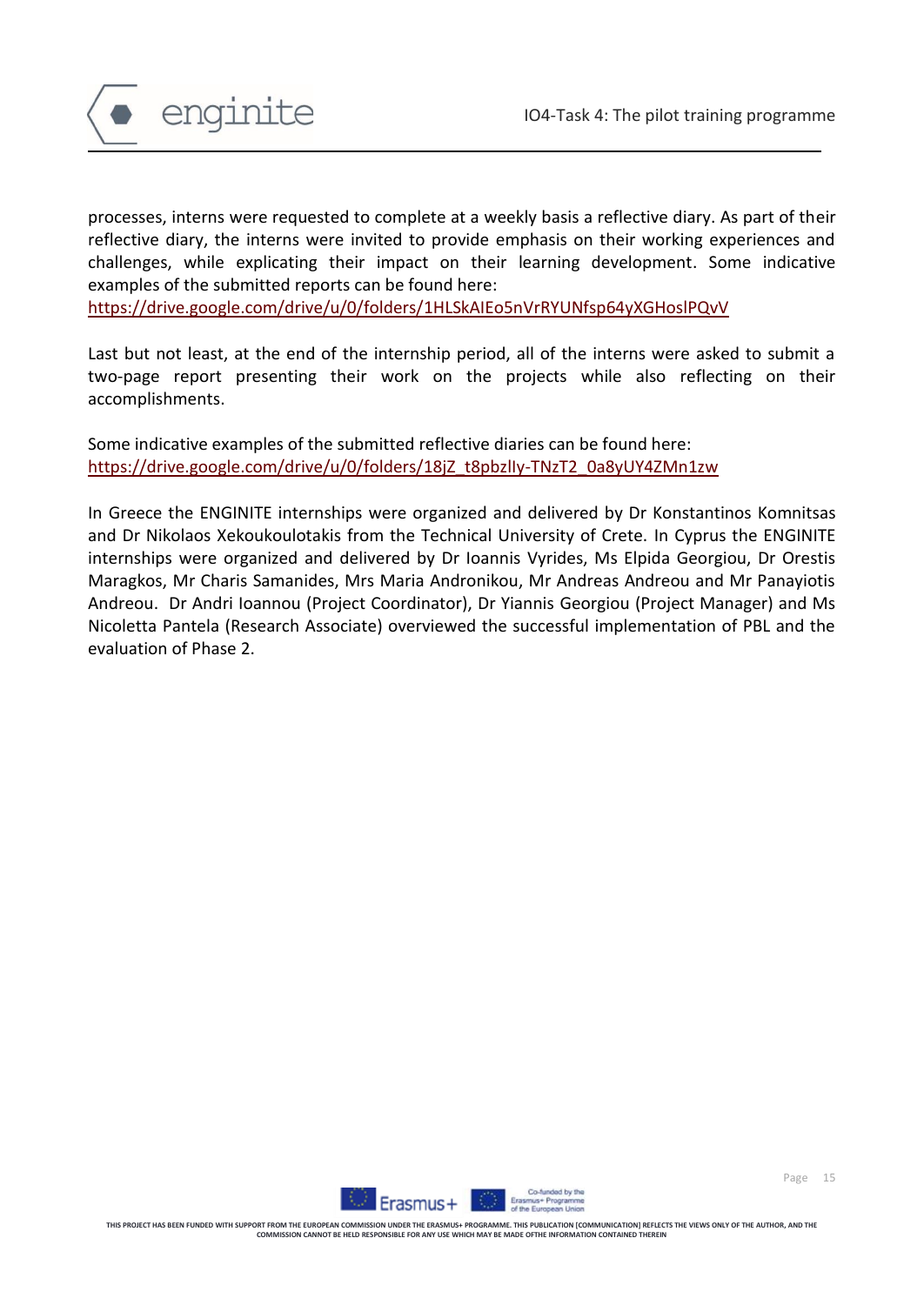IO4-Task 4: The pilot training programme



#### **APPENDIX**

- **1. ENGINITE consent form**
- **2. ENGINITE internship agreement form**

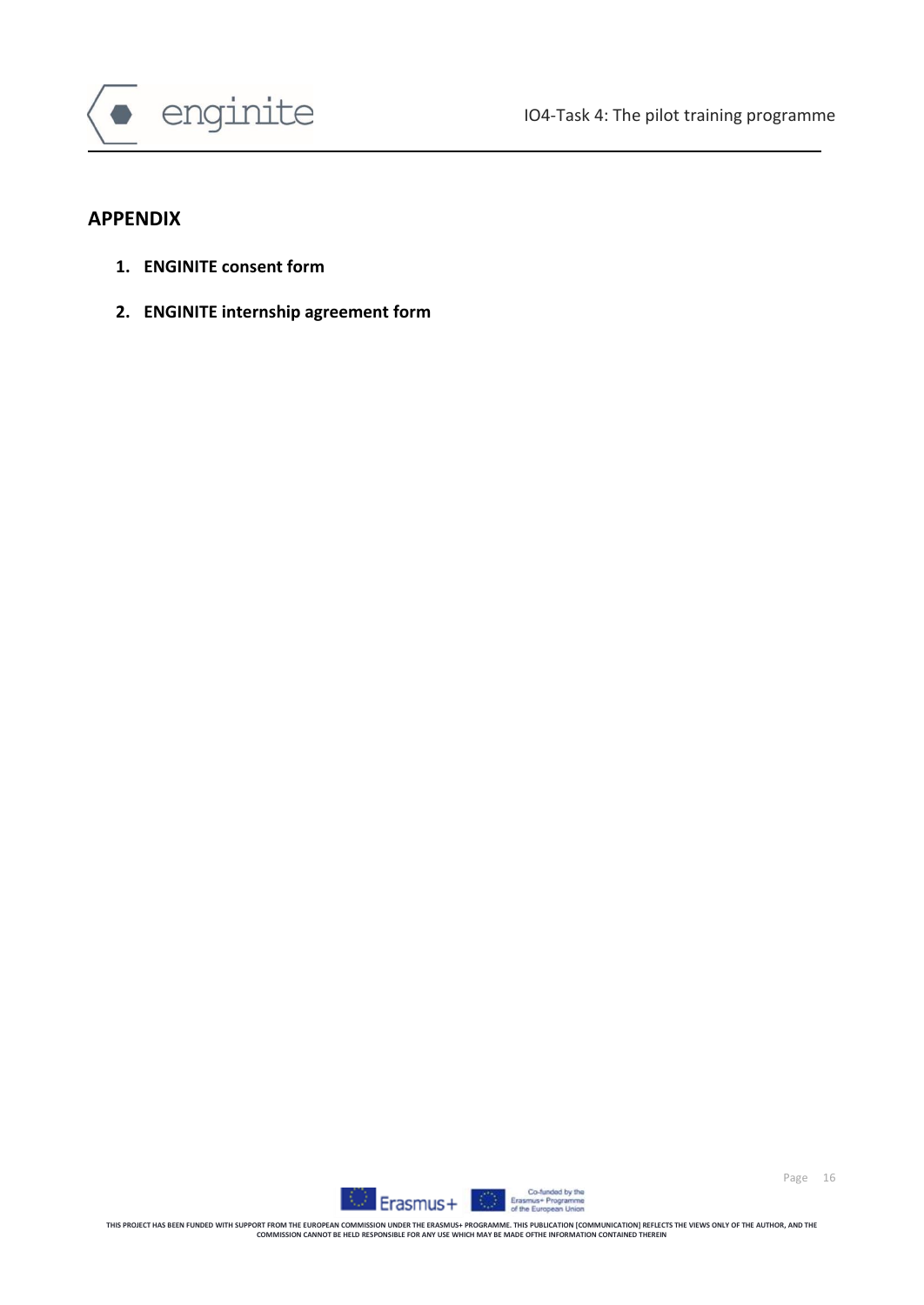

### **ΕΝΤΥΠΟ ΣΥΓΚΑΤΑΘΕΣΗΣ**

Αγαπητοί συμμετέχοντες,

Στο πλαίσιο του ευρωπαϊκού προγράμματος ENGINITE [\(www.enginite.eu/](http://www.enginite.eu/)), το Τεχνολογικό Πανεπιστήμιο Κύπρου καθώς και τα πανεπιστημιακά ιδρύματα των υπόλοιπων χωρών που συμμετέχουν, οφείλουμε να συλλέξουμε κάποια ερευνητικά δεδομένα σε σχέση με την επαγγελματική εκπαίδευση και κατάρτιση των απόφοιτων μηχανικών, τα οποία θα υποβάλουμε με το τέλος του προγράμματος, υπό μορφή αναφοράς, στην ευρωπαϊκή επιτροπή.

Ως εκ τούτου, κατά τη διάρκεια του προγράμματος δύναται να συλλεχθούν δεδομένα μέσα από βιντεογραφήσεις, σύντομες συνεντεύξεις και ερωτηματολόγια, καθώς επίσης και μέσω παρατηρήσεων πεδίου από έμπειρη ερευνήτρια. Σε κάθε περίπτωση ωστόσο, θα τηρηθεί η ανωνυμία και τα δεδομένα αυτά θα αξιοποιηθούν για ερευνητικούς και μόνο σκοπούς. Αξίζει επίσης να σημειωθεί ότι η συμμετοχή σας στο ερευνητικό πλαίσιο του προγράμματος είναι εθελοντική και μπορείτε να αποσυρθείτε από την ερευνητική διαδικασία οποιαδήποτε στιγμή το επιθυμείτε.

Επιπλέον, κατά τη διάρκεια των συναντήσεων του προγράμματος δύναται να ληφθούν φωτογραφίες και βιντεογραφήσεις, τα οποία θα χρησιμοποιηθούν για σκοπούς διάχυσης του προγράμματος, είτε διαδικτυακώς είτε σε σχετικές με το πρόγραμμα παρουσιάσεις.

Ευελπιστώντας στη θετική σας ανταπόκριση, παρακαλούμε θερμά όπως συμπληρώσετε τη δήλωση συγκατάθεσης που ακολουθεί.

#### **Σας ευχαριστούμε εκ των προτέρων για τη συνεργασία**

|  | <b>*</b> Παρακαλούμε όπως κυκλώσετε ότι ισχύει |  |  |  |  |                                                                                                                  |  |
|--|------------------------------------------------|--|--|--|--|------------------------------------------------------------------------------------------------------------------|--|
|  |                                                |  |  |  |  | Δηλώνω ότι αποδέχομαι / δεν αποδέχομαι να συμμετέχω στο ερευνητικό πλαίσιο του προγράμματος ENGINITE             |  |
|  |                                                |  |  |  |  | Δηλώνω ότι <u>αποδέχομαι</u> / <u>δεν αποδέχομαι</u> να συμμετέχω στο πλαίσιο διάχυσης του προγράμματος ENGINITE |  |
|  |                                                |  |  |  |  |                                                                                                                  |  |
|  |                                                |  |  |  |  |                                                                                                                  |  |

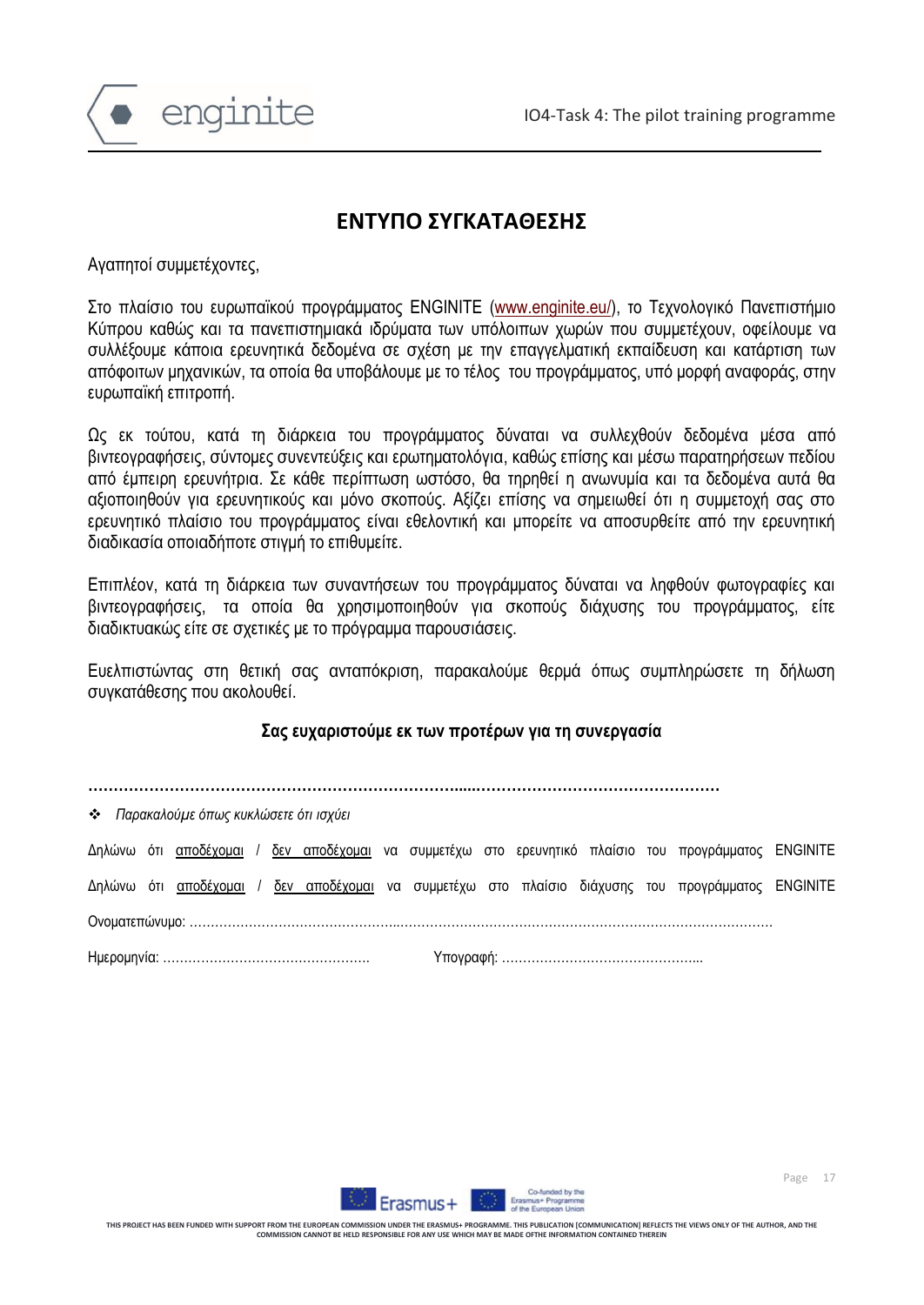

# **Συμφωνητικό πρακτικής άσκησης**

| μεταξύ                         |                               |  |  |  |  |  |  |
|--------------------------------|-------------------------------|--|--|--|--|--|--|
|                                | και                           |  |  |  |  |  |  |
| Εταιρείας / Φορέα              | Ασκούμενου                    |  |  |  |  |  |  |
|                                |                               |  |  |  |  |  |  |
| Εταιρεία / Φορέας              | Ονοματεπώνυμο                 |  |  |  |  |  |  |
|                                |                               |  |  |  |  |  |  |
| Υπεύθυνος                      | Ειδικότητα                    |  |  |  |  |  |  |
|                                |                               |  |  |  |  |  |  |
|                                |                               |  |  |  |  |  |  |
| Ταχυδρομική διεύθυνση          | Ταχυδρομική διεύθυνση         |  |  |  |  |  |  |
|                                |                               |  |  |  |  |  |  |
|                                |                               |  |  |  |  |  |  |
| Πόλη και ταχυδρομικός κώδικας  | Πόλη και ταχυδρομικός κώδικας |  |  |  |  |  |  |
|                                |                               |  |  |  |  |  |  |
|                                |                               |  |  |  |  |  |  |
| Τηλέφωνο                       | Τηλέφωνο                      |  |  |  |  |  |  |
|                                |                               |  |  |  |  |  |  |
| Ηλεκτρονική διεύθυνση          | Ηλεκτρονική διεύθυνση         |  |  |  |  |  |  |
|                                |                               |  |  |  |  |  |  |
|                                |                               |  |  |  |  |  |  |
| Μέντορας (Υπεύθυνος Καθηγητής) |                               |  |  |  |  |  |  |
|                                |                               |  |  |  |  |  |  |
| Ονοματεπώνυμο                  |                               |  |  |  |  |  |  |
|                                |                               |  |  |  |  |  |  |
| Θέση                           |                               |  |  |  |  |  |  |
|                                |                               |  |  |  |  |  |  |
|                                |                               |  |  |  |  |  |  |
| Οργανισμός                     |                               |  |  |  |  |  |  |
|                                |                               |  |  |  |  |  |  |
|                                |                               |  |  |  |  |  |  |
| Ταχυδρομική διεύθυνση          |                               |  |  |  |  |  |  |
|                                |                               |  |  |  |  |  |  |
| Πόλη και ταχυδρομικός κώδικας  |                               |  |  |  |  |  |  |
|                                |                               |  |  |  |  |  |  |
|                                |                               |  |  |  |  |  |  |
| Τηλέφωνο                       |                               |  |  |  |  |  |  |
|                                |                               |  |  |  |  |  |  |
|                                |                               |  |  |  |  |  |  |
| Ηλεκτρονική διεύθυνση          |                               |  |  |  |  |  |  |
|                                |                               |  |  |  |  |  |  |
|                                |                               |  |  |  |  |  |  |

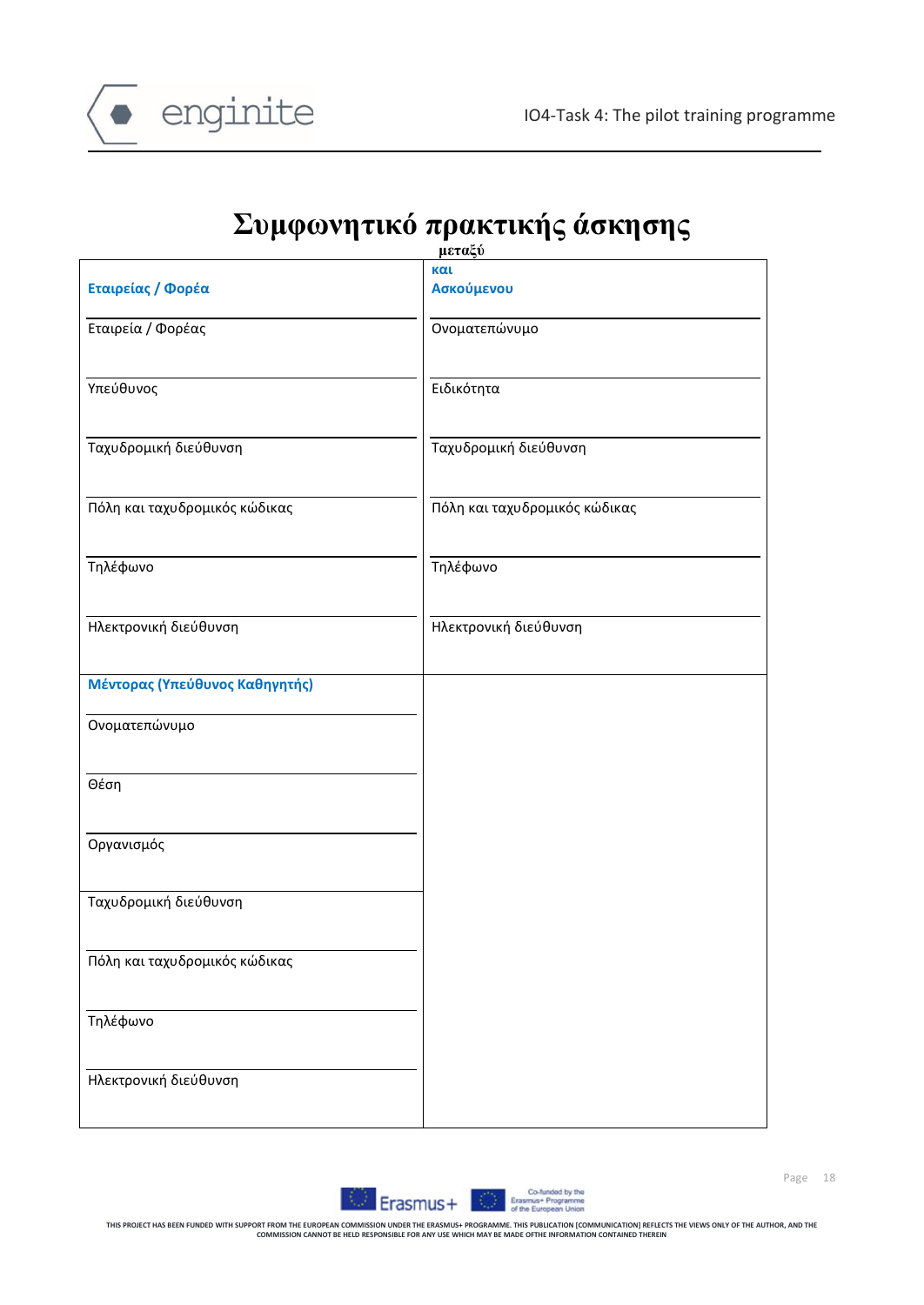



### **Χρονική περίοδος πρακτικής άσκησης**

Η πρακτική άσκηση θα ξεκινήσει στις ………./2019 και θα ολοκληρωθεί στις ………/2019

#### **Χώρος πρακτικής άσκησης και εργασίες που θα αναλάβει ο ασκούμενος**

Ο σκοπός της πρακτικής άσκησης είναι να βοηθήσει τους απόφοιτους μηχανικούς να αποκτήσουν καινούριες γνώσεις και να αναπτύξουν δεξιότητες, συμπεριλαμβανομένων των οργανωτικών, στην επιστημονική περιοχή

……………………………………………………………………………………………..

Ο χώρος υλοποίησης της πρακτικής άσκησης είναι …………………………………………………………………………………………….

Ο ασκούμενος αναμένεται να αναλάβει και ολοκληρώσει τις ακόλουθες εργασίες:

……………………………………………………………………………………………… ……………………………………………………………………………………………… ……………………………………………………………………………………………… ………………………………………………………………………………………………

Η εταιρεία / ο φορέας υποχρεούται να υποδείξει στον ασκούμενο τους κανόνες και κανονισμούς που διέπουν τη λειτουργία της / του, συμπεριλαμβανομένων των κανονισμών ασφαλείας, και των καθημερινών πρακτικών εργασίας και επικοινωνίας. Ο ασκούμενος υποχρεούται να συμμορφώνεται με τους κανόνες και τους κανονισμούς που ισχύουν για όλους τους υπόλοιπους εργαζόμενους.

Κάθε ………………εβδομάδα/ες ο ασκούμενος και η εταιρεία θα αξιολογούν και θα αναδιαμορφώνουν αναλόγως τις εργασίες που έχουν ανατεθεί στον ασκούμενο, αν αυτό κρίνεται απαραίτητο. Ο ασκούμενος οφείλει να ενημερώνει τον μέντορα (υπεύθυνο καθηγητή) του για οποιεσδήποτε αλλαγές γίνουν στις εργασίες που αναφέρονται στον παρόν συμφωνητικό.

Έχει γίνει κάποια άλλη διαφορετική συμφωνία για την ολοκλήρωση της πρακτικής άσκησης εκτός την υποβολή αναφοράς/τελικής έκθεσης προς το Πολυτεχνείο Κρήτης; (π.χ. παρουσίαση του ασκούμενου στην εταιρεία; ……… ΝΑΙ ………ΟΧΙ.

Αν ναι, τι έχει συμφωνηθεί;

………………………………………………………………………………………………

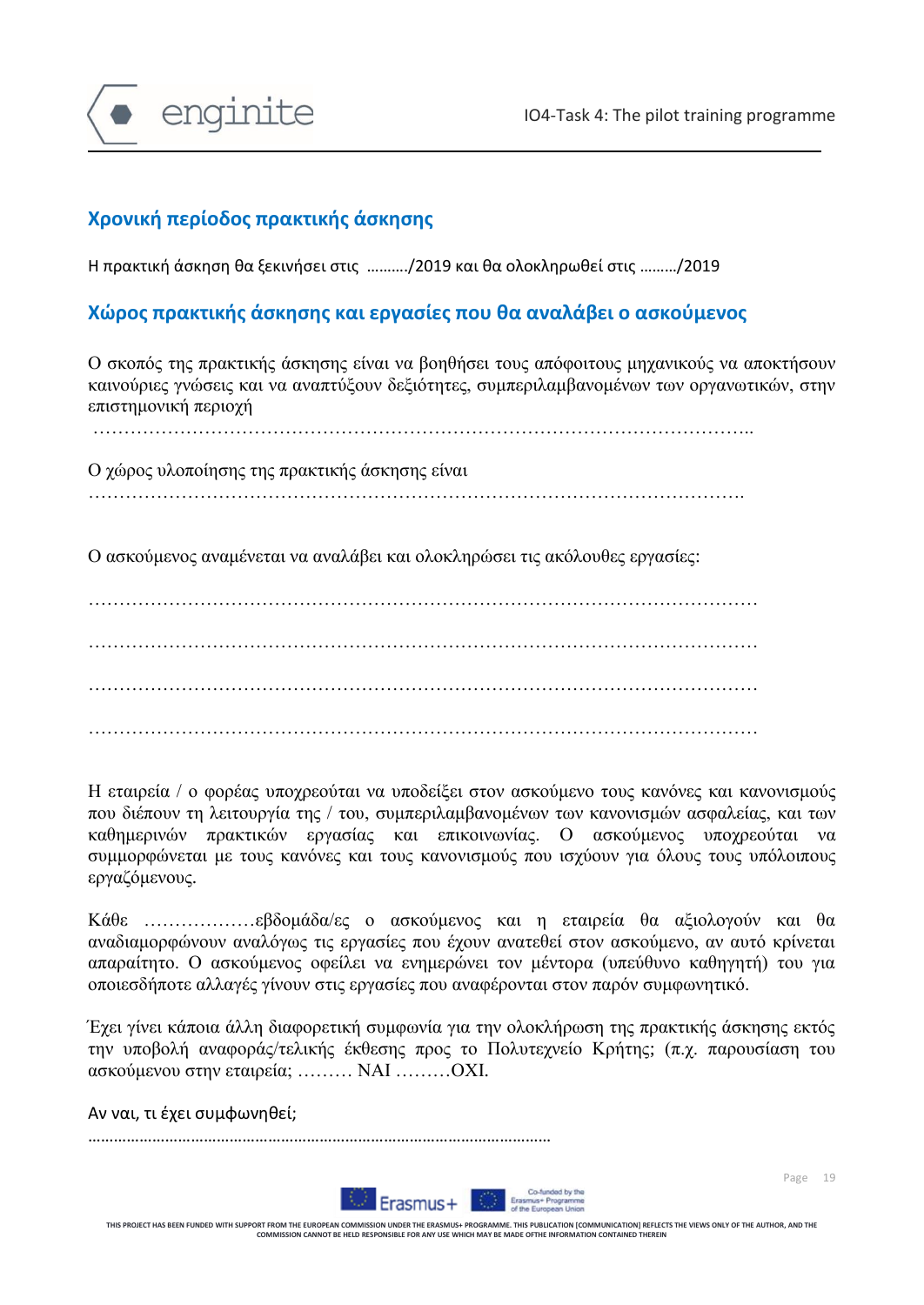enginite

### **Ώρες εργασίας**

Οι εβδομαδιαίες ώρες εργασίας του ασκούμενου εκτιμώνται σε …….. συμπεριλαμβανομένης ½ ώρας καθημερινώς για μεσημεριανό διάλειμμα.

Οι ώρες εργασίας κατανέμονται στις ακόλουθες μέρες ………………………………………. μεταξύ……………………. π.μ. και ……………………………… μ.μ.

#### **Όροι που διέπουν το παρόν συμφωνητικό**

- Η πρακτική άσκηση έχει αποκλειστικά εκπαιδευτικό σκοπό και δεν υπάρχει καμία δέσμευση εκ μέρους της εταιρείας / φορέα ή προσδοκία από το ασκούμενο ότι η πρακτική άσκηση θα συνεχιστεί με μορφή μόνιμης απασχόλησης.
- Η εκπαίδευση που παρέχεται προς τον ασκούμενο στο πλαίσιο της πρακτικής άσκησης είναι προς όφελός του.
- Ο ασκούμενος δεν αντικαθιστά κανένα υπάλληλο της εταιρείας / του φορέα.
- Ο ασκούμενος θα εποπτεύεται άμεσα και προσεκτικά από υπεύθυνο στέλεχος της εταιρείας / του φορέα.
- Η εταιρεία / ο φορέας δεν είναι υποχρεωμένη/ος να παρέχει οποιαδήποτε αποζημίωση για το χρόνο απασχόλησης του ασκούμενου στο πλαίσιο της πρακτικής άσκησης.
- Η εταιρεία / ο φορέας δεν ευθύνεται για οποιοδήποτε τραυματισμό ή βλάβη της υγείας τους ασκούμενου κατά τη διάρκεια της πρακτικής άσκησης.

Συγκεκριμένα, τόσο ο ασκούμενος όσο και η εταιρεία / ο φορέας συμφωνούν από κοινού και αναγνωρίζουν τα εξής:

- Η πρακτική αυτή άσκηση έχει αποκλειστικά εκπαιδευτικό χαρακτήρα και δεν υπάρχει δέσμευση ή προσδοκία ότι θα συνεχιστεί με μορφή μόνιμης απασχόλησης.
- Ο ασκούμενος θα τηρεί και ανανεώνει, αν απαιτείται, σε τακτά χρονικά διαστήματα το πρόγραμμα της πρακτικής άσκησης, το οποίο θα καθορίζεται από κοινού με τον υπεύθυνο της εταιρείας.
- Ο ασκούμενος πρέπει να επιδεικνύει ειλικρίνεια, τυπικότητα, ευγένεια, διάθεση για συνεργασία και μάθηση ενώ παράλληλα, πρέπει να συμμορφώνεται με τους κανόνες υγιεινής και τον ενδυματολογικό κώδικα (αν υπάρχει) της εταιρείας / του φορέα.
- Η μεταφορά προς και από το χώρο της εταιρείας / του φορέα είναι ευθύνη του ασκούμενου.
- Ο ασκούμενος θα πρέπει να σέβεται την πολιτική και να υπακούει τους κανόνες και κανονισμούς της εταιρείας / του φορέα όπως επίσης να συμμορφώνεται με τις εφαρμοζόμενες πρακτικές και διαδικασίες στο χώρο απασχόλησης.
- Ο ασκούμενος θα πρέπει να παρέχει στον μέντορά (υπεύθυνο καθηγητή) του όλες τις απαραίτητες πληροφορίες σχετικά με την πρακτική του άσκηση, συμπεριλαμβανομένων όλων των σχετικών εργασιών που υλοποιεί και αναφορών που συγγράφει.
- Ο ασκούμενος απαγορεύεται να διαρρέει δεδομένα της εταιρείας / του φορέα σε άλλα άτομα ή εταιρείες / βιομηχανικές μονάδες / οργανισμούς.
- Μετά την ολοκλήρωση της πρακτικής άσκησης, ο ασκούμενος πρέπει να υποβάλει στον μέντορα (υπεύθυνο καθηγητή) του ολοκληρωμένη έκθεση αναφοράς προς αξιολόγηση. Η έκθεση αυτή θα



Page 20